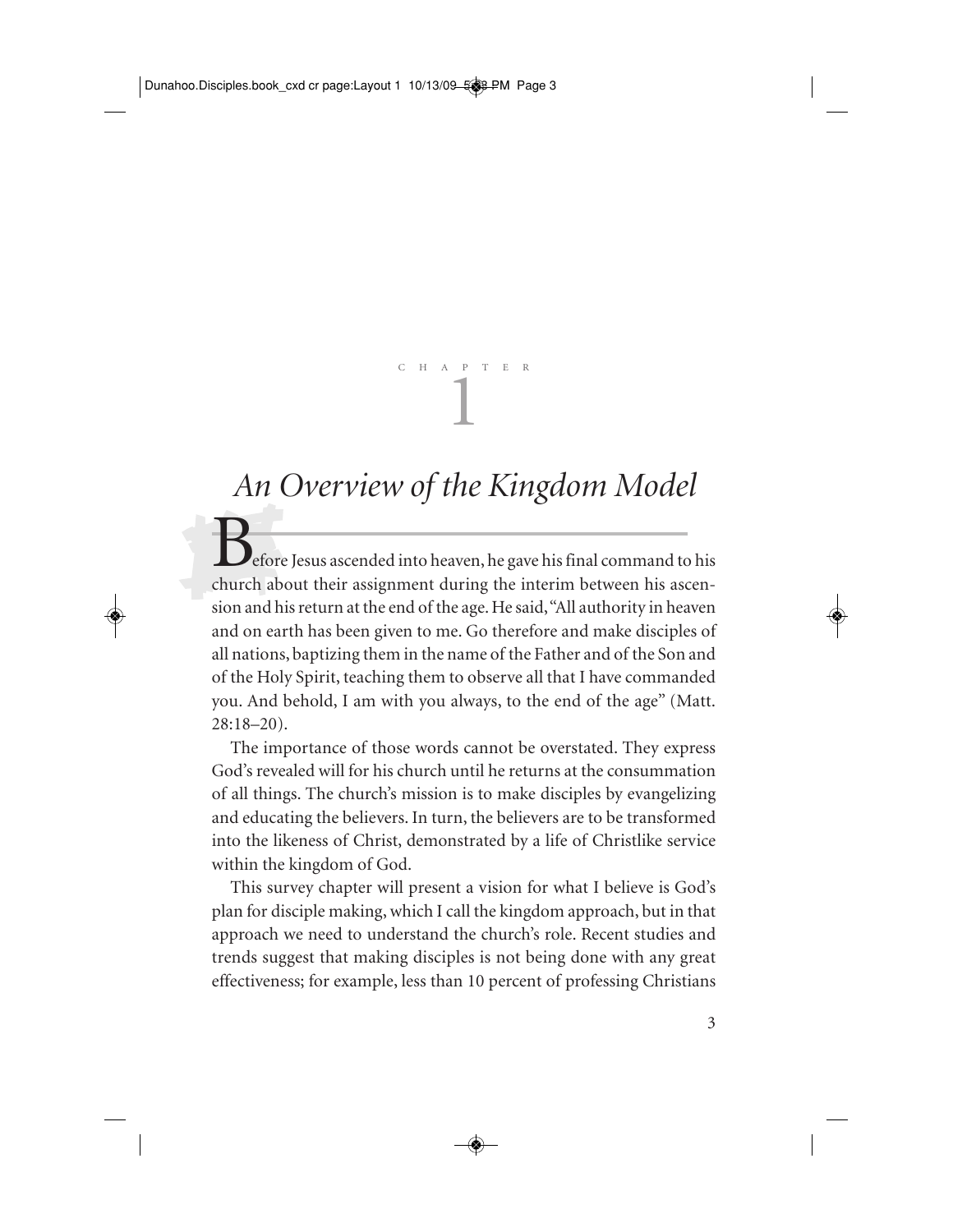self-consciously embrace a biblical world-and-life-view. So states George Barna in *The Second Coming of the Church.* <sup>1</sup> That statement is backed up by a host of others who have evaluated the church's effectiveness.

Among them George Gallup Jr. and D. Michael Lindsay summarize what they see as major trends in religious life in the United States:

- Widespread popularity of religion
- Glaring lack of Bible knowledge
- Inconsistencies of belief
- Superficiality of faith
- Belief in but not trust in God
- Failure of organized religion to make a difference<sup>2</sup>

Religion and religious practices are relegated to the private sector of life. The difference between the lifestyles of Christians and non-Christians is negligible. Gallup and Lindsay conclude that Christians are not making that much of a difference in society, but neither is religion in general.

Contrast the situation in America with the counsel the apostle Paul gives:

And so, dear Christian friends, I plead with you to give your bodies to God. Let them be a living and holy sacrifice—the kind he will accept. When you think of what he has done for you, is this too much to ask? Don't copy the behavior and customs of this world, but let God transform you into a new person by changing the way you think. Then you will know what God wants you to do, and you will know how good and pleasing and perfect his will really is. (Rom. 12:1–2, NLT)

A look at our culture reveals that a younger generation is coming along that is the most biblically illiterate generation in our history. We are living in a disconnected culture where people are experiencing more and more loneliness and isolation. Neither those inside nor those outside the church see the institutional church positively because it is not addressing the issues or offering substantive solutionsto life's problems and chal-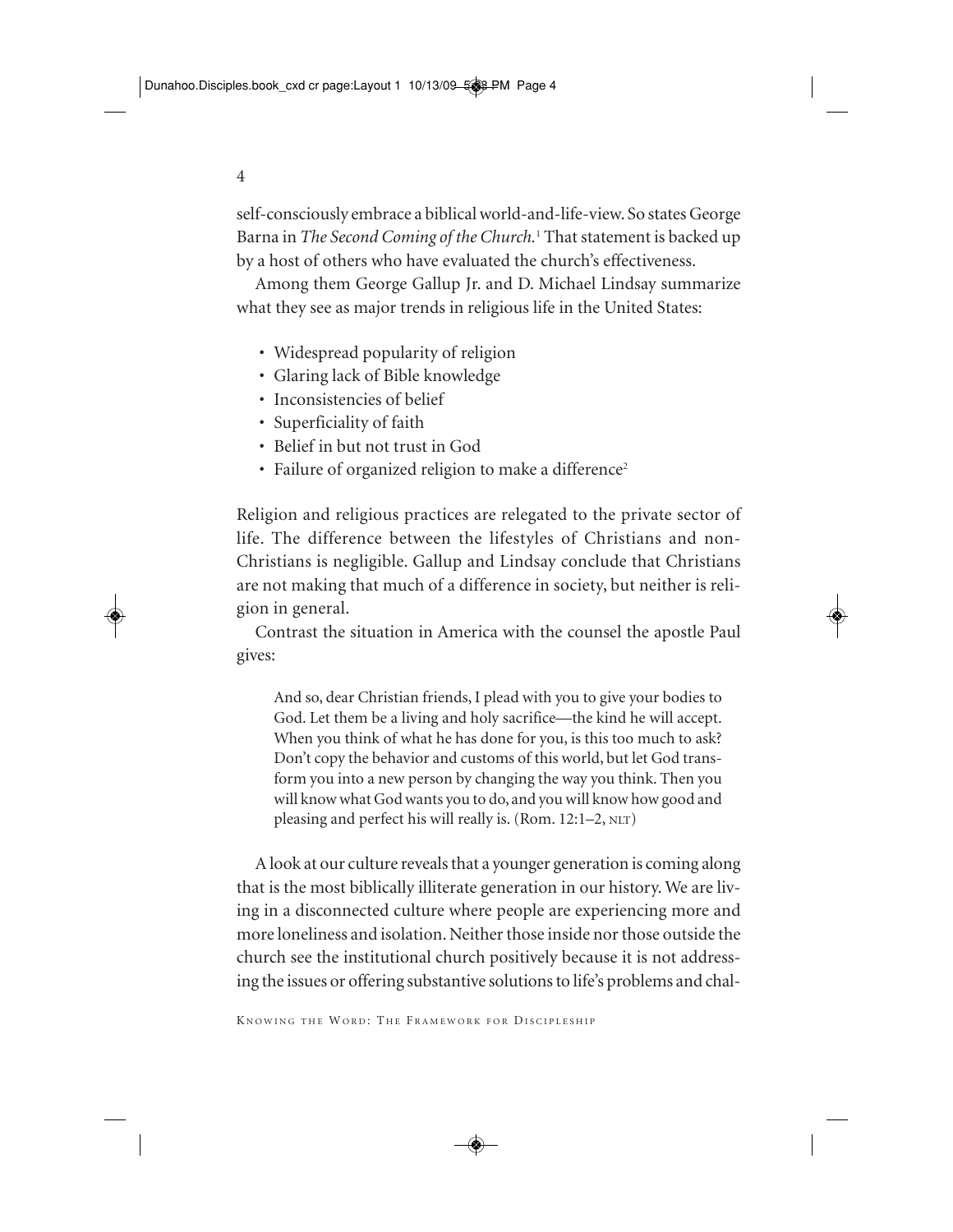lenges.Therefore,we may be facing the death of the institutional church as we know it. If not, then we may witness in the next decade an overhauling of the present institutional church that will make it look far different from the church today. Postmodernism, the overarching philosophy today, is a life-view paradigm that is seeking to remove foundations and redefine reality in nonfoundational, relativistic terms. Christians are not being equipped to be salt and light in this world, and many have either retreated or walled themselves off from the world and thus are viewed by the world as insignificant and irrelevant.

On the basis of observations as coordinator of Christian education and publications for my denomination, I conclude that the biblical model for making disciples is not being followed. At this point it is important to look closely at the word "disciple," for it has various connotations. In this book I will define the term as follows:

Generic definition: A disciple is someone who accepts a set of beliefs, and embraces a holistic, total, and intentional approach to life based on those beliefs.

Kingdom definition: a kingdom disciple is someone who thinks God's thoughts after him and applies them to all of life.

In the Christian sense, the aim of every disciple is to"take every thought captive to obeyChrist"(2Cor. 10:5), especially remembering the proverb, "As [a man] thinks in his heart, so is [or lives] he" (Prov. 23:7, NKJV; "he is like one who is inwardly calculating," ESV).

In the late 1980s I was sitting in the office of my friend Norman Harper, dean of the Graduate School of Christian Education at Reformed Theological Seminary in Jackson, Mississippi. During our conversation he remarked,"You know,Charles, one of our biggest problems is that our teaching elders do not have a vision for Christian education." He had published a book several years earlier entitled *Making Disciples: The Challenge of Christian Education at the End of the 20th Century*. In that book he defined a disciple as "someone who self-

AN OVERVIEW OF THE KINGDOM MODEL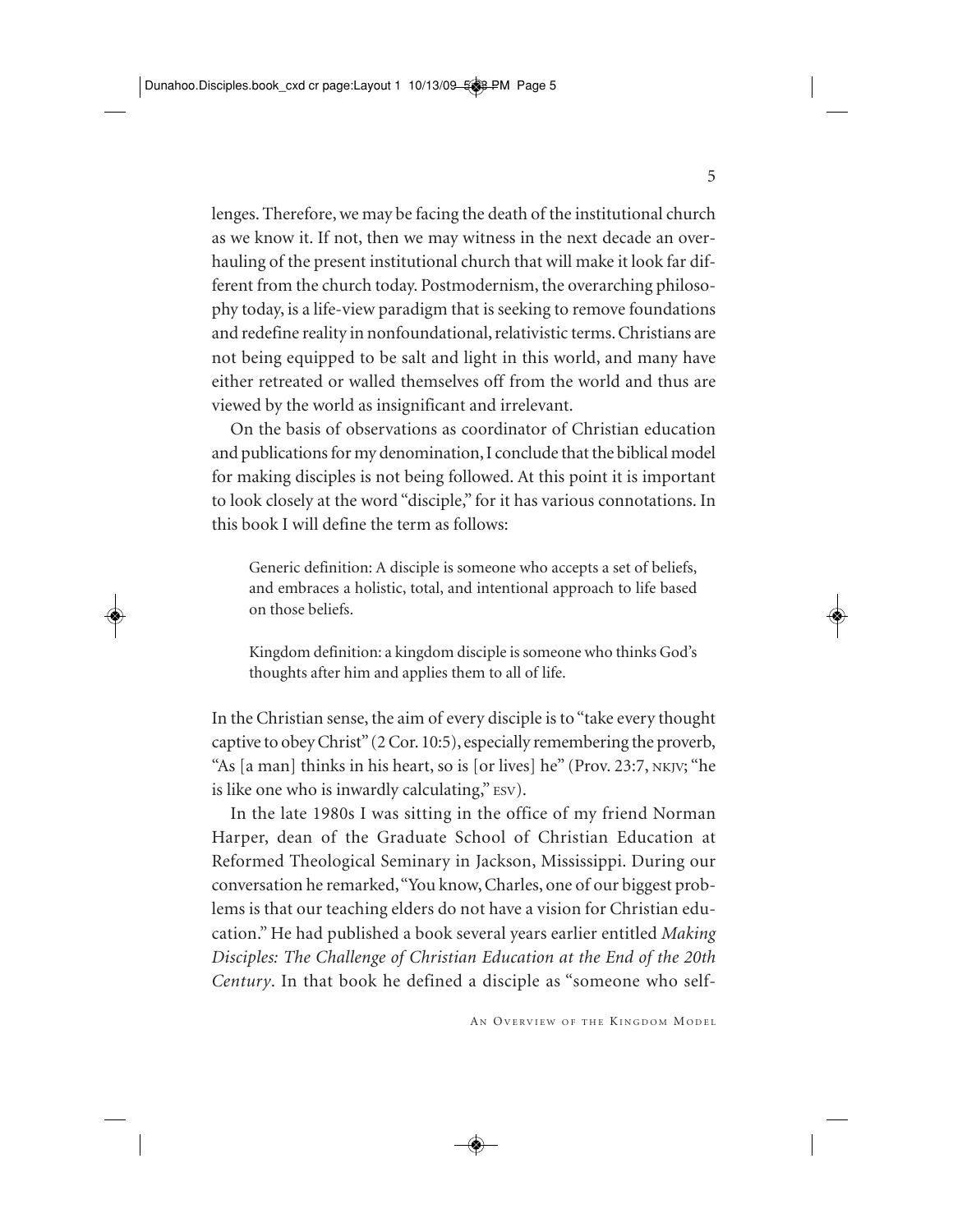consciously strives to live all life under the Lordship of Jesus Christ." He further wrote, "The making of disciples is the ultimate purpose of all true education."

We talked further about those ideas in following years when Harper was serving on the Presbyterian Church in America's Christian Education and Publications Committee before his departure for heaven.I have frequently recalled his comments since then. As the twentieth century drew to a close and I reflected on the trends and statistics, his words began to crystallize in a new way for me.

Jim Petersen, international vice president of Navigators, an organization that focuses on making disciples, made a similar comment. In his book *Lifestyle Discipleship: The Challenge of Following Jesus in Today's World*, his very first sentence in chapter 1, which is entitled "Discipleship" and Our Contemporary Culture," is, "Thirty years of discipleship programs and we are not discipled."

I could go on and on citing similar quotesleading me to conclude that both Harper and Petersen, from two slightly different perspectives, are right. As I have studied trends related to the church and the broader religious and philosophical scene, and as I have had much firsthand experience working with local church leaders, researchers like George Barna, George Gallup Jr., and Robert Wuthnow have convinced me that we are operating from a questionable, maybe even faulty, paradigm of making disciples. Actually, three of the four approaches that I will shortly describe are not totally wrong, but taken individually, or even combined with one another, they fall short of what I believe is the right one; therefore they are not producing the results that God intends. In that sense they are wrong, if used by themselves.

Simply put, we have been operating, often unintentionally, with more of a man-centered rather than a God-centered approach to making disciples, and it is not working. Although there may be much activity and movement that suggest otherwise, the statistics are real. I use "mancentered" to mean either man corporately or man individually.We must operate with the right paradigm—not a man-centered but a God-

KNOWING THE WORD: THE FRAMEWORK FOR DISCIPLESHIP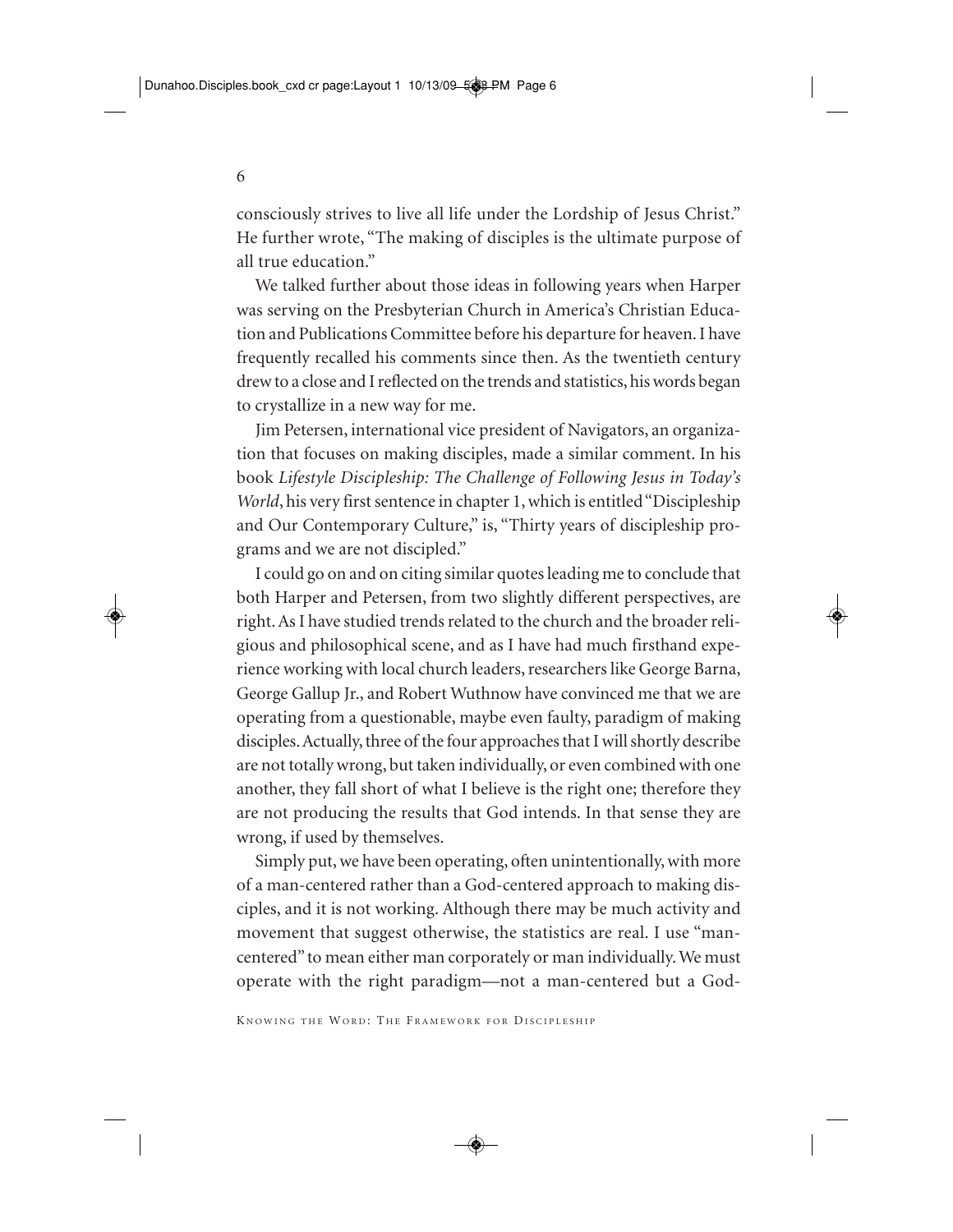centered model; not a narrow isolationist or separatist approach, but a "kingdom of God" approach. What is the difference?

The late Francis Schaeffer, to whom I am deeply indebted, suggested that there is an overarching philosophy that impacts every area of life.In his book *The God Who Is There* he diagrams a series of steps where philosophy, at the top of the stairs, begins to work its way down and impacts every area of life, even theology and the church.(See figure 1.1 for a slight variation of Schaeffer's original.) This gives us a sense of the approach we must follow in making disciples.

#### FIGURE 1.1. STEPS OF PHILOSOPHICAL INFLUENCE



Now the modernistic period, with its Enlightenment philosophy, was exacting. Everything had to fit somewhere. Logic and reason ruled the day until postmodernism, which began full force in the 1960s as the new model, was even more exacting with its disdain for words, logic, and reason. Barna may have sounded a bit like an alarmist when he said in 1998 that we have about five years to turn this ship around, 3 but he had valid reasons to say that we need to do that. Maybe Michael Regele in his book *The Death of the Church*, speaking of the visible church as we know it, was also correct in his thesis that the church must die in order to live. Let us take a look at the ways in which the church is striving to make disciples today and then at what God actually has in mind.

AN OVERVIEW OF THE KINGDOM MODEL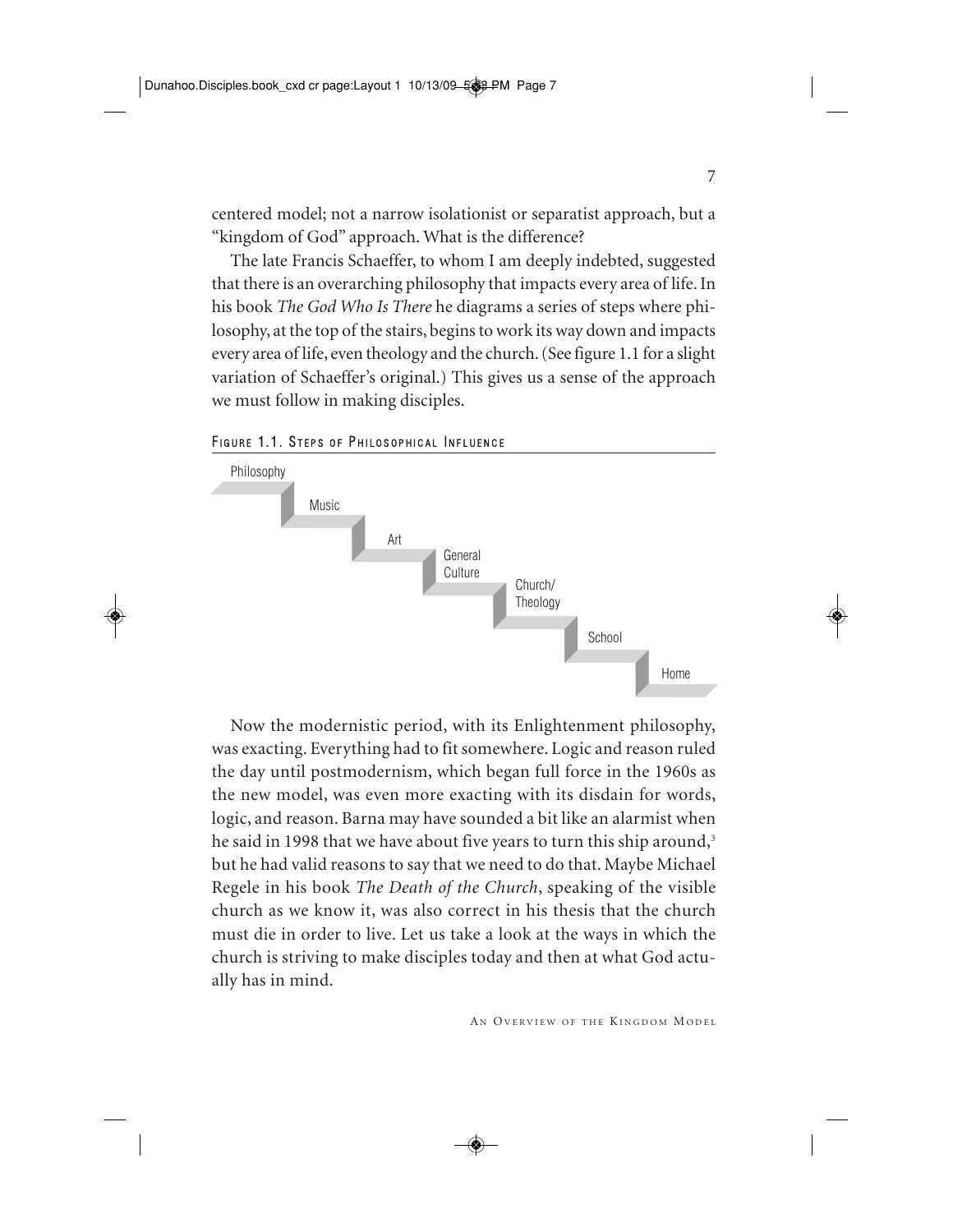# **Three Inadequate Approaches**

For the sake of clarity I will say there are three main approaches being used today under the rubric of making disciples (see figure 1.2). I do not intend to communicate that the three approaches are wrong, but merely reductionistic and incomplete.

| APPROACH                  |                     | Focus                                                                                                                                  | CONTEXT                                            | ORIENTATION          | CHARACTERISTICS                                                                                                         |
|---------------------------|---------------------|----------------------------------------------------------------------------------------------------------------------------------------|----------------------------------------------------|----------------------|-------------------------------------------------------------------------------------------------------------------------|
| Model 1:<br>Program-based | People-<br>centered | Informational/<br>content                                                                                                              | Person in<br>community<br>setting<br>(large group) | Program,<br>Activity | Fosters<br>"Christian<br>ghetto"                                                                                        |
| Model 2:<br>Individual    |                     | Formational/<br>relationships                                                                                                          | Person to<br>person, one on<br>one                 | Felt needs           | Checklist for<br>spiritual<br>growth; may<br>occur apart<br>from church<br>membership                                   |
| Model 3:<br>Small group   |                     | Formational/<br>relationships                                                                                                          | Person in small<br>group                           | Society              | Focuses on<br>formation in a<br>small-group<br>setting; may<br>tend to down<br>play the role of<br>corporate<br>worship |
| Model 4:<br>Kingdom       | $God-$<br>centered  | Transformational<br>(includes infor-<br>mation and<br>formation)<br>Content<br>Relationships<br>Application<br>Service and<br>ministry | Any or all of<br>the above                         | Kingdom              | Total trans-<br>formation of life<br>and thought;<br>focuses on the<br>big picture of<br>God and his<br>kingdom         |

FIGURE 1.2. MODELS FOR DISCIPLE MAKING

The first approach is a program-based model and focuses on man as part of a corporate entity.The second approach focuses on man the indi-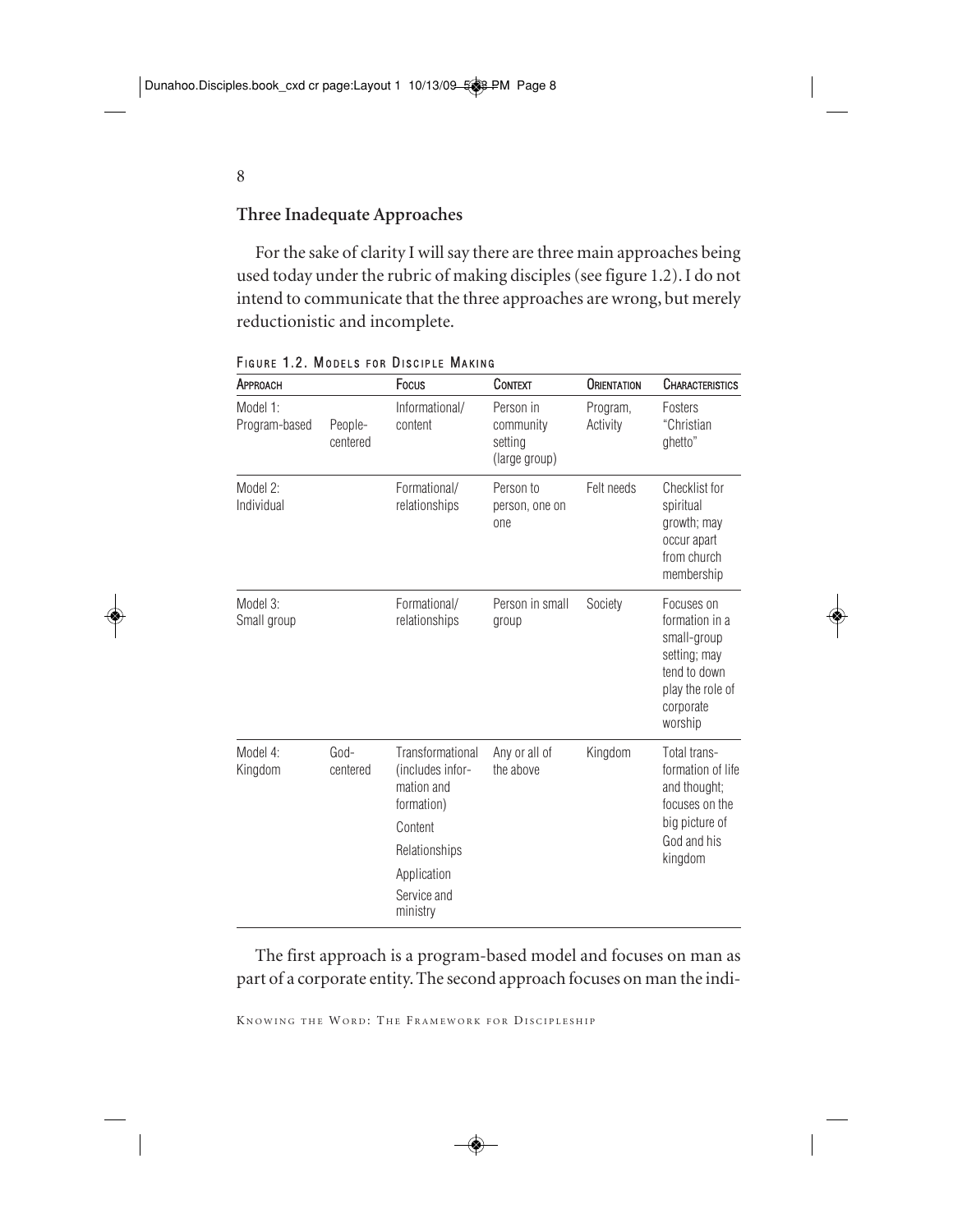vidual and his felt needs. The third places man in the context of smallgroup relationships and focuses more on society.These approaches zero in on man and his relation to God, with a secondary focus being man and his relationship to his fellow man.

### *Approach 1: The Program-based Model*

The first model was primarily used before the 1950s. I call it an "informational or program-based model." It emphasizes sharing the most information with the most people, focusing on man in his community setting and his activities. This model stresses profession of faith in Christ as well as church membership and attendance.When people participate in church activities, worship, fellowship dinners, Sunday school, and small groups,they find it easy to openly declare their Christian faith.That others are doing the same creates a plausibility structure or a safe environment. For that group, the church becomes almost like a little Christian Shangri-La.

In church the Bible is read and biblical themes are taught, but outside that group environment people tend to put their faith on hold. This model often becomes a programmed (informational) approach to making disciples. We have learned from people like Marshall McLuhan that the methods can easily become the message and thus alter the message's original intent. That is why we must strongly insist that if our message is correctly defined, we must also use methods that will consistently enable us to communicate the message without changing its content or intent.

## *Approach 2: The Individual Model*

During the early twentieth century, the church was divided between liberals and conservatives, with the liberals seeking to make a broad social application of its message at the expense of the proper gospel focus, and the conservatives reacting and withdrawing from the world and its challenges. This, along with the ineffectiveness of Approach 1, led to the development of a new model in the late 1940s and early 1950s. This second model was more of a "para-church" model. I call it the "individual model."

AN OVERVIEW OF THE KINGDOM MODEL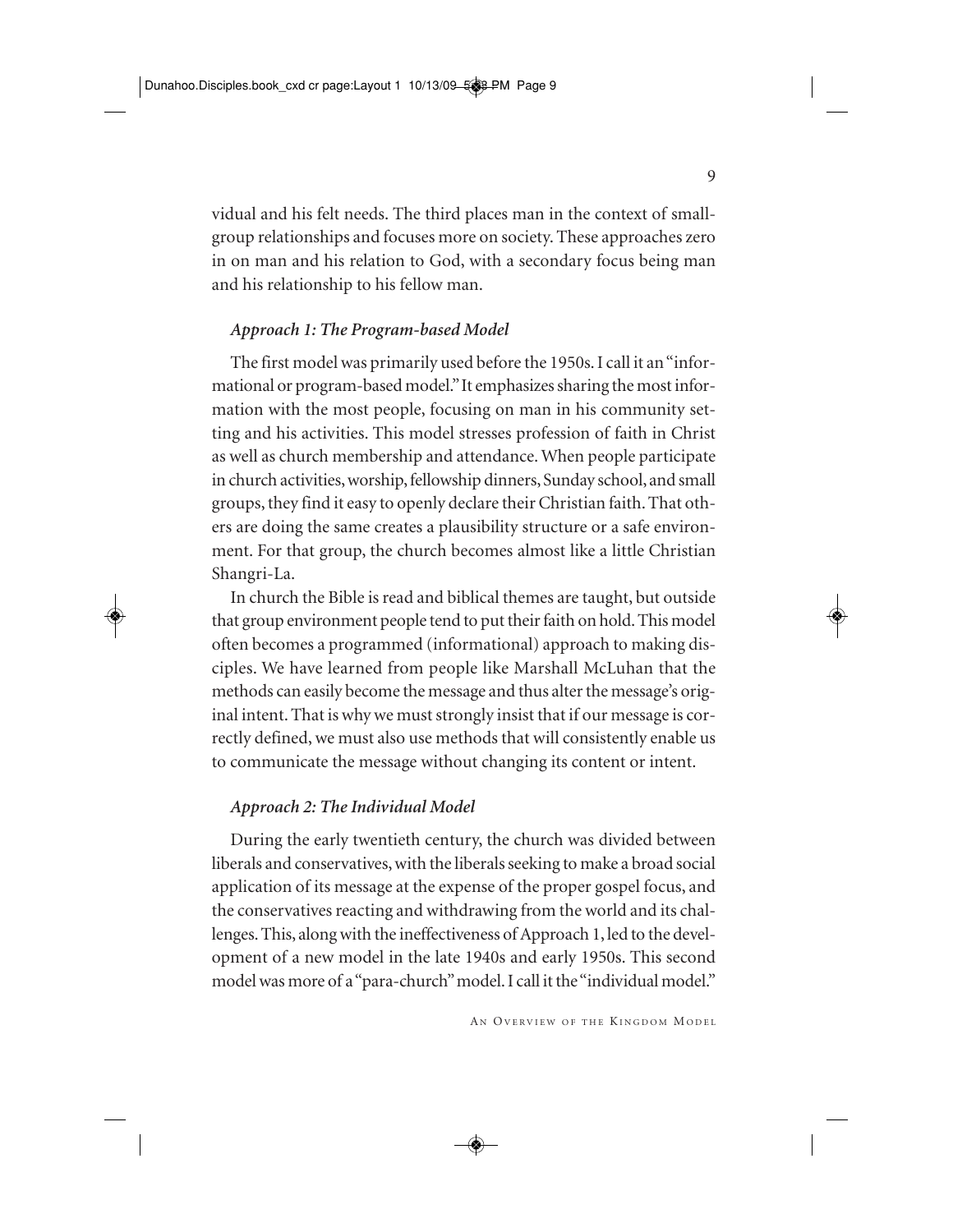The individual model focuses on man and his relation to God, stressing the one-on-one relationship of the disciple to the discipler. In this model people accept Christ, usually because of someone's witness, and then either that person or someone else comes along to help the new Christian grow in Christ. This model calls for the new believer and his discipler or mentor to meet one-on-one or in a very small group. The focus is usually on reading the Bible, memorizing Scripture, learning to share the gospel, and prayer. This approach generally encourages the development of a neat list of things that we have to do to be a disciple. The individual model's effectiveness depends on the effectiveness of the one-on-one instruction received. This approach is stronger to the extent that it overlaps the program-based model, weaker to the extent that it stands alone. People like Billy Hanks, Bill Shell, and others have talked and written about the need to integrate this method with the church's method. As a matter of fact, all of us know people who profess to be Christians but who see no need for the church in their Christian experience. This model easily reinforces that concept.

## *Approach 3: The Small-Group Model*

The third approach works within small groups. Like the second approach, it is what Robert Pazmiño calls a formational model, focusing on people, either one-on-one or in small groups. This particular relational model began in the 1960s. During the 60s and early 70s there were a host of groups growing up everywhere. Somewhat out of a reaction to rugged individualism and the need for more intense interpersonal relations, the "groupie" mentality emerged throughout the culture. The movement developed with the emergence of sensitivity groups and transactional psychology.At the same time groups such as Alcoholics Anonymous were experiencing some success. Their approach was based on building intense relationships where people in a small group generally made more progress than people alone or in a crowd.

In the small group there are usually activities such as sharing, praying, and studying the Bible or discussing a biblical topic. Since much of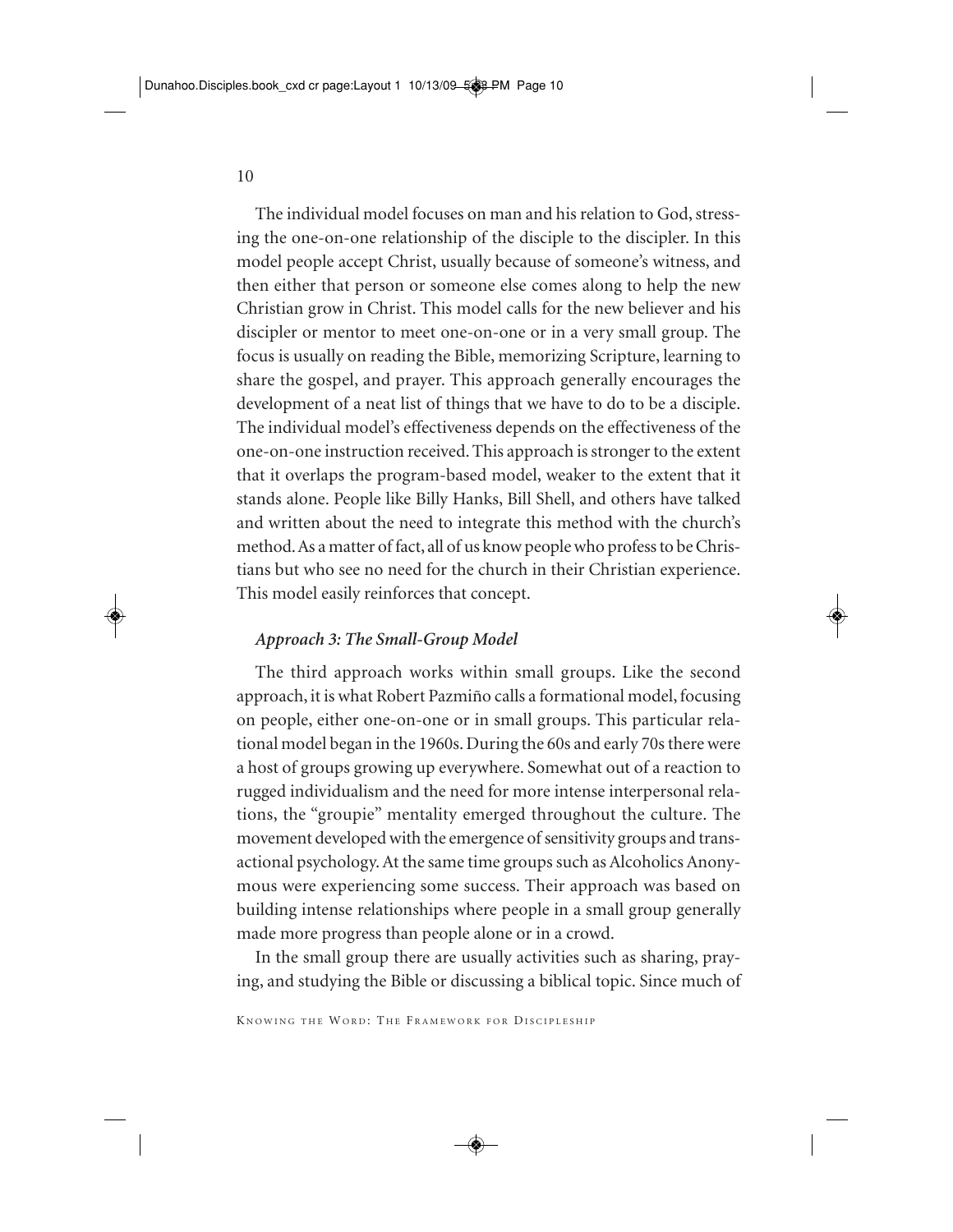the Judeo-Christian history centered on small groups, this model naturally found a place in the life of God's people. House churches are well known to those who study early church history.As one writer expressed, "We have a need to belong, not to an undifferentiated mob, but to a handful of people with whom we can share our thoughts and feelings and with whom we can work to create something of lasting value."<sup>4</sup>

Robert Wuthnow writes that 40 percent of American adults currently take part in small diverse groups that meet regularly and offer care and support; two-thirds of them are connected to churches or synagogues. 5 This small-group model(built around the "felt needs" in a person's life) focuses on relationships and caring much more than on program or content.

# *Approach 4: The Kingdom Approach*

The kingdom approach, which more fully lends itself to what I call the God-centered framework, not only incorporates these three models, but places them in the context of God's kingdom. It is informational, formational, and *transformational!* Not until we reach the transformational stage will we be discipled in the biblical sense of being transformed into a new person by changing the way we think, bringing every thought into captivity to obeyingChrist, as Paulwrote inRomans 12 and 2Corinthians 10, and not copying the behavior and customs of this world. This refers not just to our devotional or church life, but all of life. In the words of Abraham Kuyper, "There is not a square inch within the domain of our human life of which the Christ, who is the Sovereign over all, does not say, 'Mine.' "<sup>6</sup> All of life is a religious activity to be lived unto God.

The primary objectives of the kingdom approach of disciple making include knowing, understanding, and applying God's Word to all life. It also involves living lives more obedient to God's commands. Transforming the way a person thinks and lives is a key in serving and ministering to those who are the image bearers of God both inside and outside the church community. Bringing all thoughts captive to Christ is also essential. This kingdom model produces Christians with a self-

AN OVERVIEW OF THE KINGDOM MODEL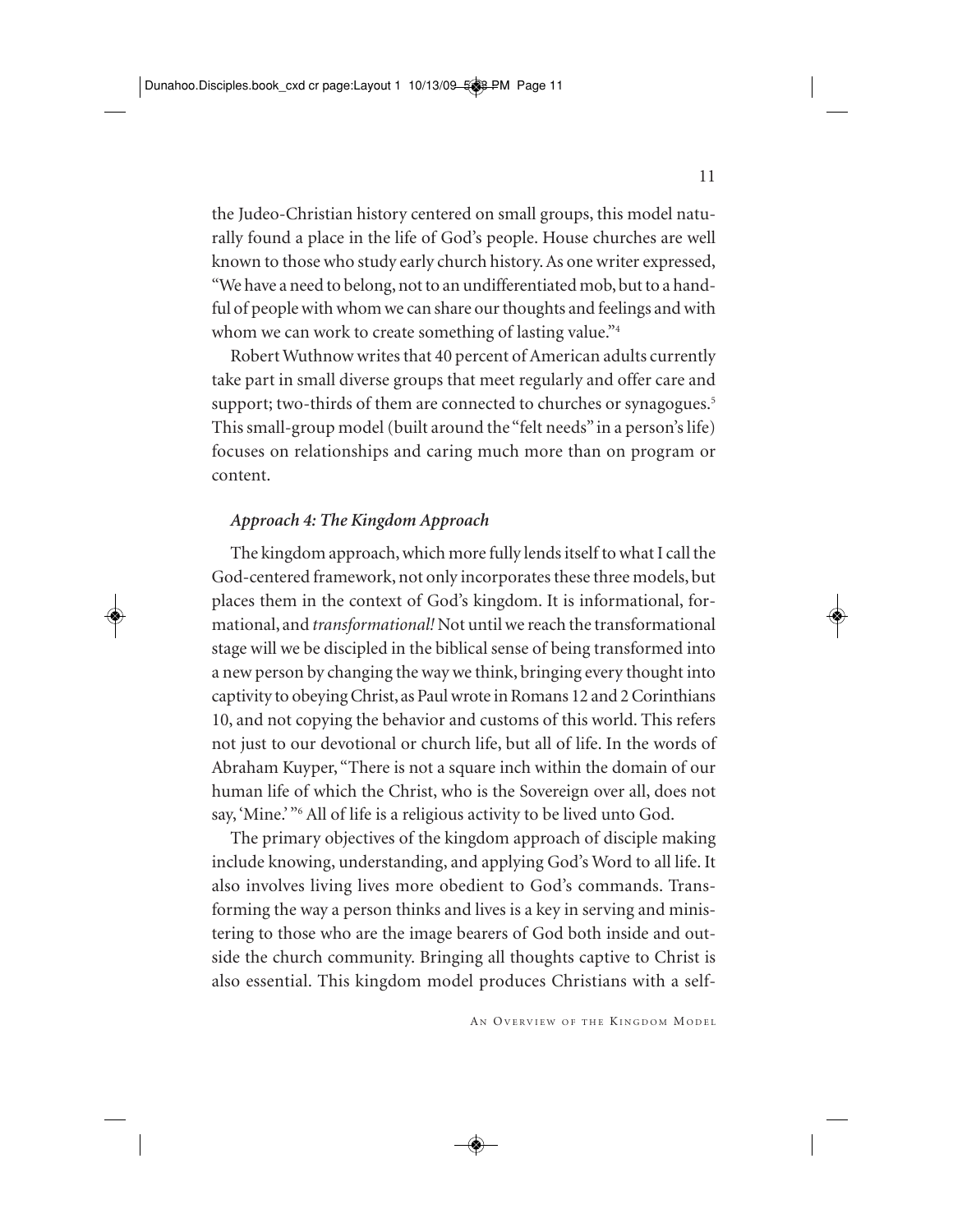conscious understanding of an all-pervasive philosophy of life. As Wuthnow emphasizes, the lordship of Christ will be reflected in how we use our money and other material resources for the kingdom.

The kingdom model does not separate faith and life (as though such were possible). It focuses on integrating God's truth into all areas of life, and because of that, it is not merely an academic, informational, or intellectual concept. The kingdom model applies to, serves, and ministers to all areas.

While Bible study is basic in the kingdom paradigm, we must also study all legitimate areas of life under the lordship of Christ mathematics, science, history, law, psychology, and sociology. This model does not suggest that the church plays a lesser role in the process, for the church is the heart of the kingdom model. But the kingdom model paradigm is broader than the institutional church. (Chapter 3 will discuss the relationship of the church to the kingdom.)

Thus the kingdom approach is more comprehensive than the first three approaches above, although it should embrace aspects of all three. A Godcentered or kingdom approach focuses on a right view of God, his relation to man, and man's to him, man's relationship to his fellow man, and to the world around him.

In the kingdom approach,Christian education not only dealswith different institutions—home, church, state, and school—their relationships with one another and the world around us, it also deals with other spheres of life, such as science, history, mathematics, and law; therefore, *we are to have a Christian world-and-life-view.*

One thing that makes the kingdom framework important is its focus on the transformation of the individual, and itsrecognition of his or her uniqueness as an image bearer of God. There is no stereotyping in the kingdom, rather, we are to demonstrate our uniqueness as we minister and serve the Lord in our context. The kingdom model respects the individual's giftedness. Wherever we are in life, we are to serve the Lord's purpose; that is our reason for being.

KNOWING THE WORD: THE FRAMEWORK FOR DISCIPLESHIP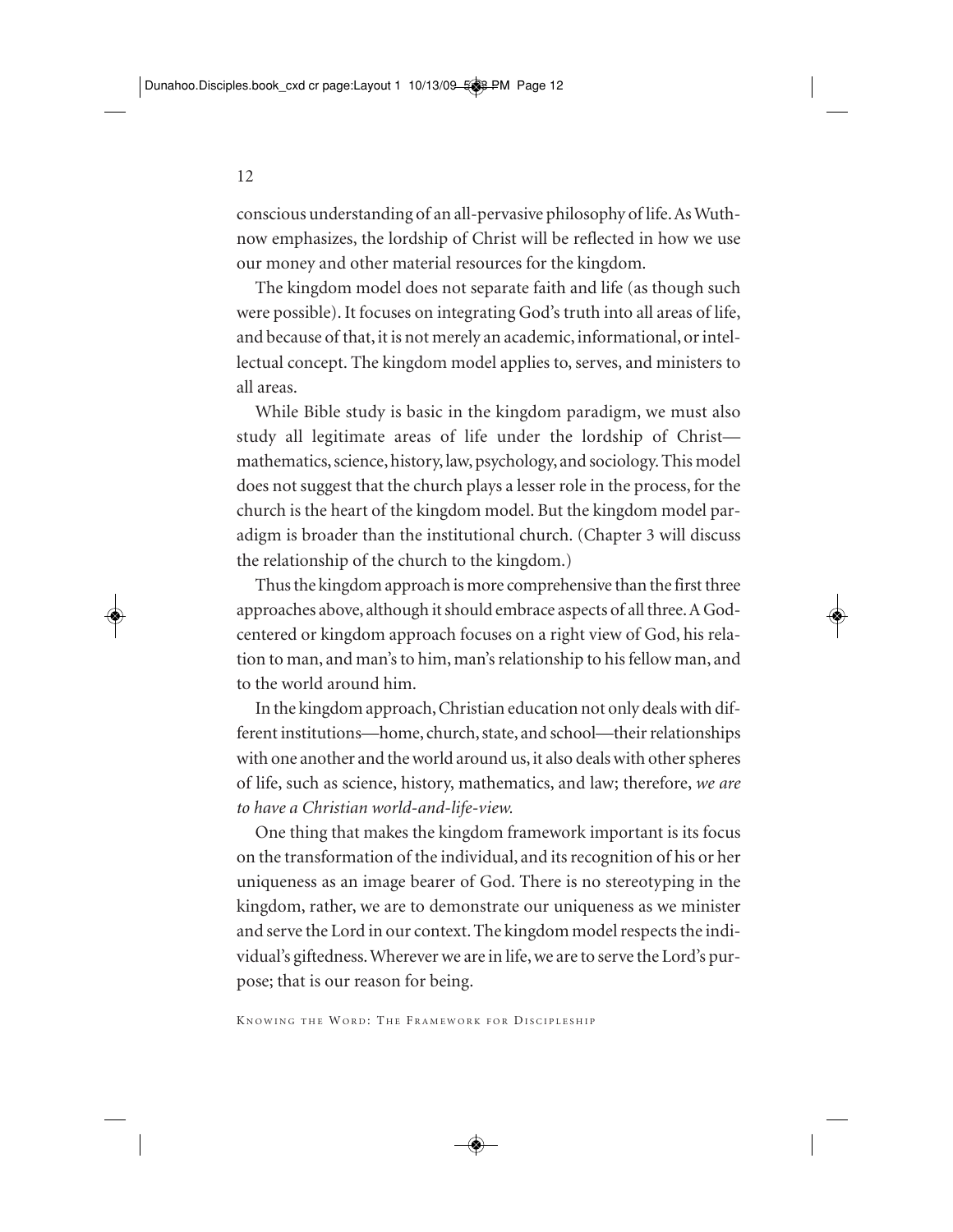Another thing that makes the kingdom focus important is that it offers a particular challenge to the rising generations to know the Word of God, to know the world around us, and to know ourselves. As we grow in that knowledge, we are reminded that Christian education is discipleship and discipleship is obedience to God in all things, becauseChrist is Lord of all.

While there may be a handful of colleges teaching from this kingdom perspective, such as Calvin College and Covenant College, not many churchesinAmerica,to my knowledge, are doing this.The approach used by Francis Schaefferin L'Abri, Switzerland (though he also used the small group and one-to-one method) probably comes as close as any that I am familiar with to basing discipleship on the kingdom model(though that is my designation).

At this point I do not want to get into any how-to methods. Rather, I want to focus on understanding the kingdom framework or setting, which will in turn provide for us away to develop our methodology.Parts 1 and 2 of this book will identify some necessary components of the method and describe some of the anticipated results, but in reality the kingdom framework will vary from individual to individual or group to group. I have evaluated too many programs that have attempted to create the impression that theirs is the right method of making disciples. There are many useful methods, but whatever way we choose to implement the process, we must not use a method that will compromise or alter the message of the gospel.

Also, I want to underscore that the kingdom model incorporates the gospel of truth. It starts and ends with the self-attesting Jesus Christ. "In him all things hang together." "In all things Christ preeminent." The kingdom model must not sacrifice the gospel, for without the gospel there is no substance to our efforts to make disciples. If one's world-and-life-view does not start with the self-attesting Christ of Scripture, then it will be an exercise in futility. On the other hand, the kingdom model involves more than Bible study, sharing, praying, and witnessing in the evangelistic sense; and it takes place within various settings. It is one thing to know the Bible content and another to know how to use that knowledge in everyday life.

AN OVERVIEW OF THE KINGDOM MODEL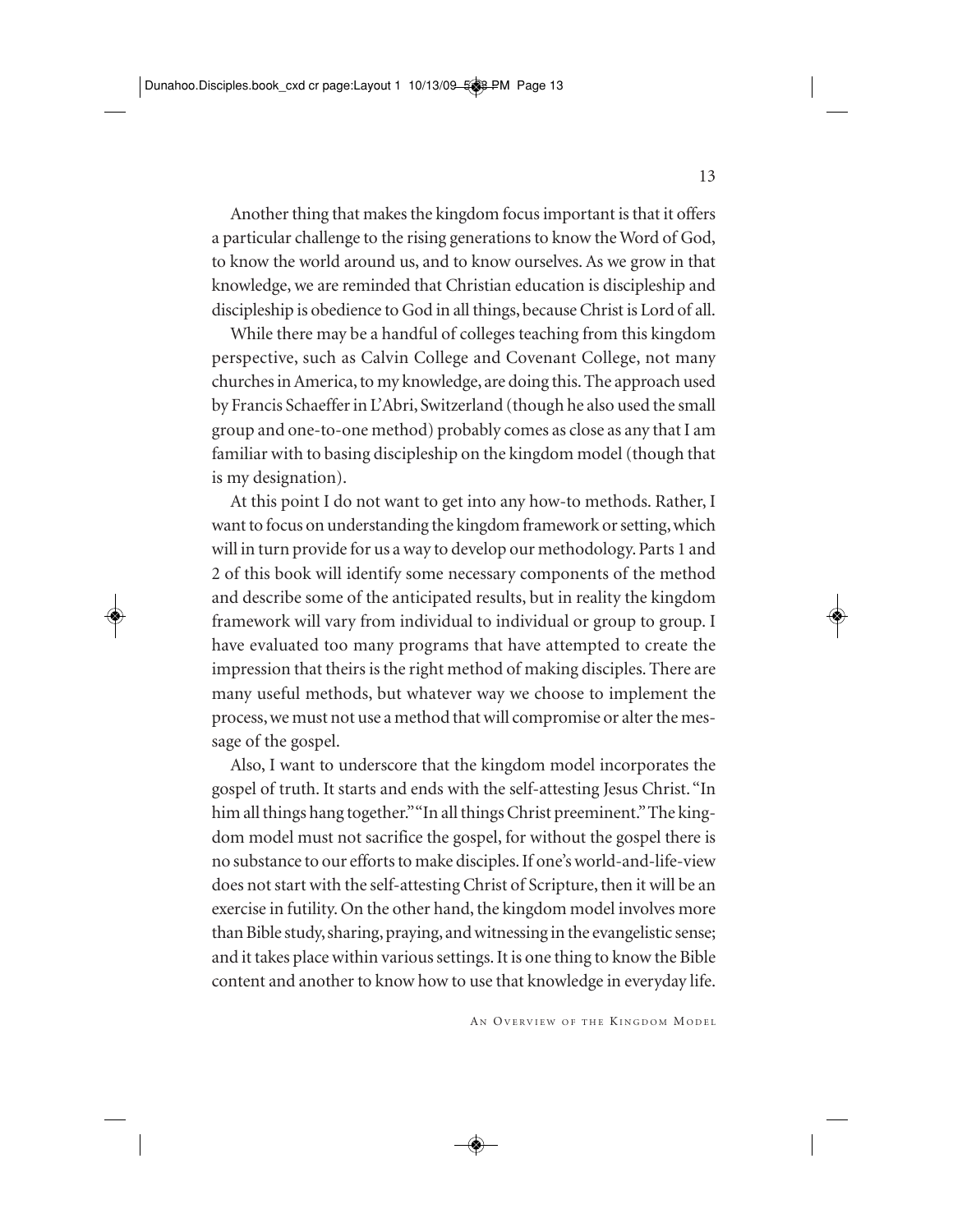I do not hesitate to refer to Christian education as disciple making. Contrary to the inadequate approaches we have described, Christian education is not merely program-centered or informational; neither is it only person-centered or formational; nor is it limited to any one institution or life area. It is God-centered, total-life-oriented, hence transformational. This is a process intentionally designed to help us think, act, and live differently. But the kingdom model does not produce stereotypes or cookie cutter disciples.As a matter of fact, operatingwithin the kingdom model, we may reach different conclusions about many things, but there will be unity as regards the system involved. Christians may reach somewhat different conclusions on ethical issues. Some kingdom Christians may see things differently in the political arena, but all will operate with a world-and-life-view perspective as those options are dealt with. That's why my early quote from Jim Petersen is so important.

Transformation of life is our aim in making disciples. You cannot be discipled within the kingdom framework and not have your life orientation changed. You will develop a biblical world-and-life-view that is constantly reforming your thinking and living because that is the aim of the kingdom model.

## **A Further Word about the Word**

God intends for those in his kingdom to be people of the Word in all of life. He intends for us to use the Word as our infallible guide to finally evaluate the broader area of truth. As the psalmist said, "*In your light do we see light*" (Ps. 36:9). He intends for us to learn his truth in all areas, using the Bible as our guide.

While we must pay particular attention to the Word of God in Scripture, because it is his word written, we must also seek to understand God's truth in all of life. We must remember there is no dichotomy between God's general and special revelation.

Therefore, we define Christian education as *a process of transmitting a world-and-life-view built on God's truth. That is the kingdom approach that must center on Jesus Christ and his Word*. "Education is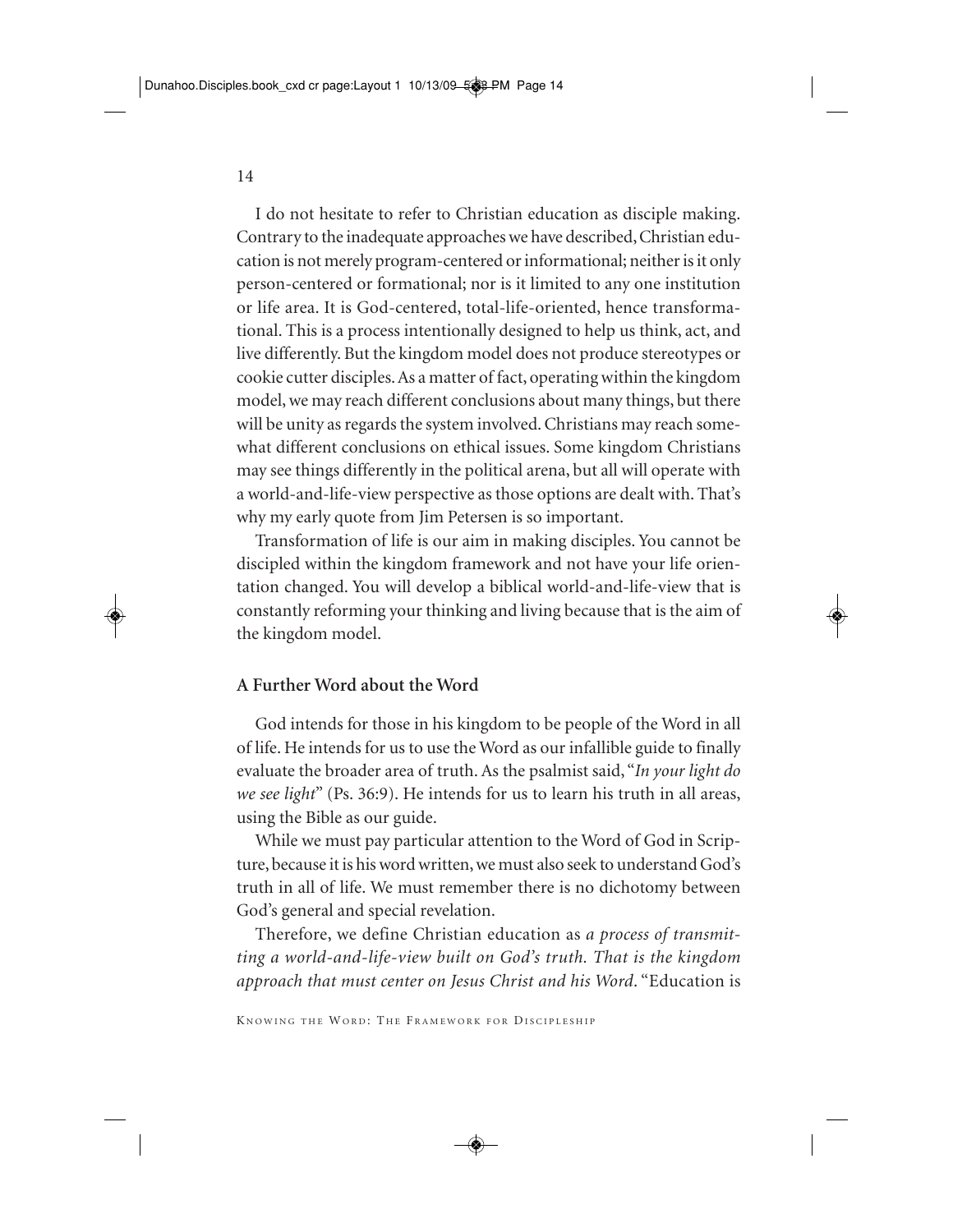the divinely instigated and humanly cooperative process whereby persons grow and develop in life, that is, in godly knowledge, faith, hope and love through Christ."7 Norman De Jong holds that it is superfluous to use the adjective "Christian" with the word "education" simply because true education is education in truth and all truth is from God. Any education that is not Christian is not true education. <sup>8</sup> Education is a religious exercise, but not all religion in this fallen world is Christian. That is why we need to use God's Word as the foundation of all knowledge and education.

Recall here Paul's words in Romans 12:1–2 about being transformed into new persons by changing the way we think. Sadly, if the statistics are correct, our models of making disciples may be making people more spiritually aware, but they are not changing the way people think and live. Remember Barna's 10 percent—the number of professing Christians who have a self-conscious world-and-life-view.Also, James Engels andWill Norton suggest in*ContemporaryChristianCommunications:Its Theory and Practice* that there are converts to Christ whose worldviews have not changed at all since becoming a Christian. And following up on Charles Malik's statement that evangelism has the twofold task of saving the soul and saving the mind, J. P. Moreland and William Lane Craig comment: "Our churches are unfortunately overly populated with people whose minds, as Christians, are going to waste. As Malik observed, they may be spiritually regenerate, but their minds have not been converted; they still think like non-believers."9

The Bible states, "All things were created through him and for him"; thus in everything he [is] preeminent" (Col. 1:16, 18). It is legitimate for any institution (home, church, school) to study God's truth and to engage in Christian education, both formally and informally. But individuals must also be involved. Not only is this legitimate, but it must be done if there are to be a restoration and reclaiming of all things to the glory of Christ.

The kingdom approach to disciple making is aimed at transforming all of life, including ours, to the Lord. It intentionally communicates a

AN OVERVIEW OF THE KINGDOM MODEL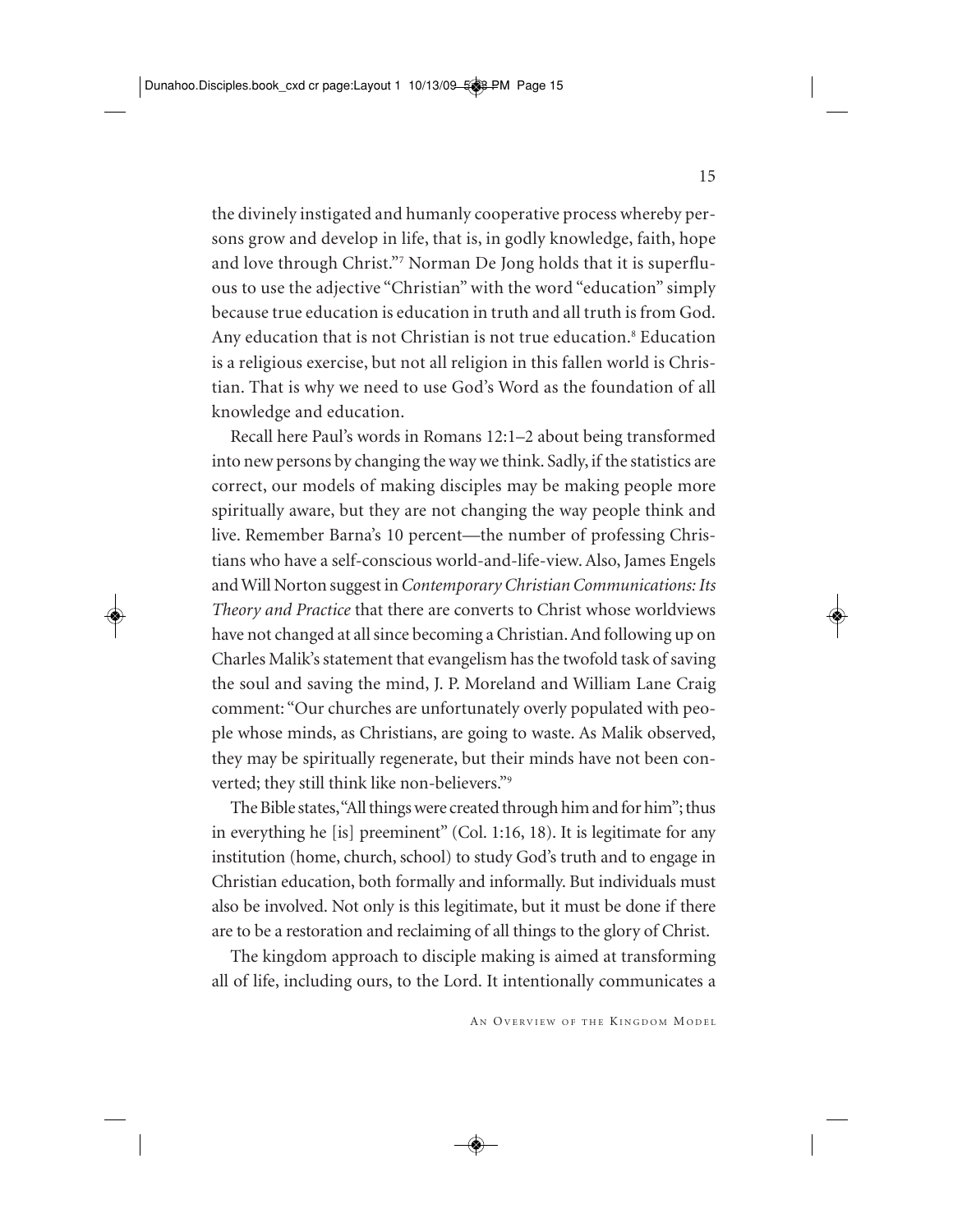lifestyle that is Christlike in every area, aiming at the sanctification process and the total transformation that Paul writes about in Romans 12:1–2.

Finally, we need to note a strategic point made in the Great Commission, Matthew 28:19–20 (see appendix 1). In those famous verses, Jesus connects disciple making with baptism. Because baptism is one of the two sacraments belonging to the church, we believe that he is here connecting disciple making with the church. "Teaching them to observe all that I have commanded you" is also clearly connected with the church.

# TOPICS FOR REFLECTION OR DISCUSSION

- 1. Which of the three inadequate approaches to disciple making is most familiar to you; how has it impacted your life, particularly your worldview?
- 2. Which of the models described in this chapter does your church use for discipleship? It may vary somewhat from our description. If so, can you see the difference?
- 3. We noted that the three inadequate approaches are either informational or formational in focus, while the kingdom approach aims at transformation. How can we integrate the other two concerns into the kingdom approach?
- 4. The kingdom of God isthe subject of chapter 3.Be certain that you understand the differences and similarities between the kingdom approach to making disciples and each of the other three described. What are some of the real differences? Keep in mind that the kingdom model requires a different paradigm than do the other three models described.
- 5. At this point in your reading how would you design a discipleship program in your church? Keep in mind that it may require a paradigm shift. Refer to your design throughout your reading of this book and make corrections where necessary.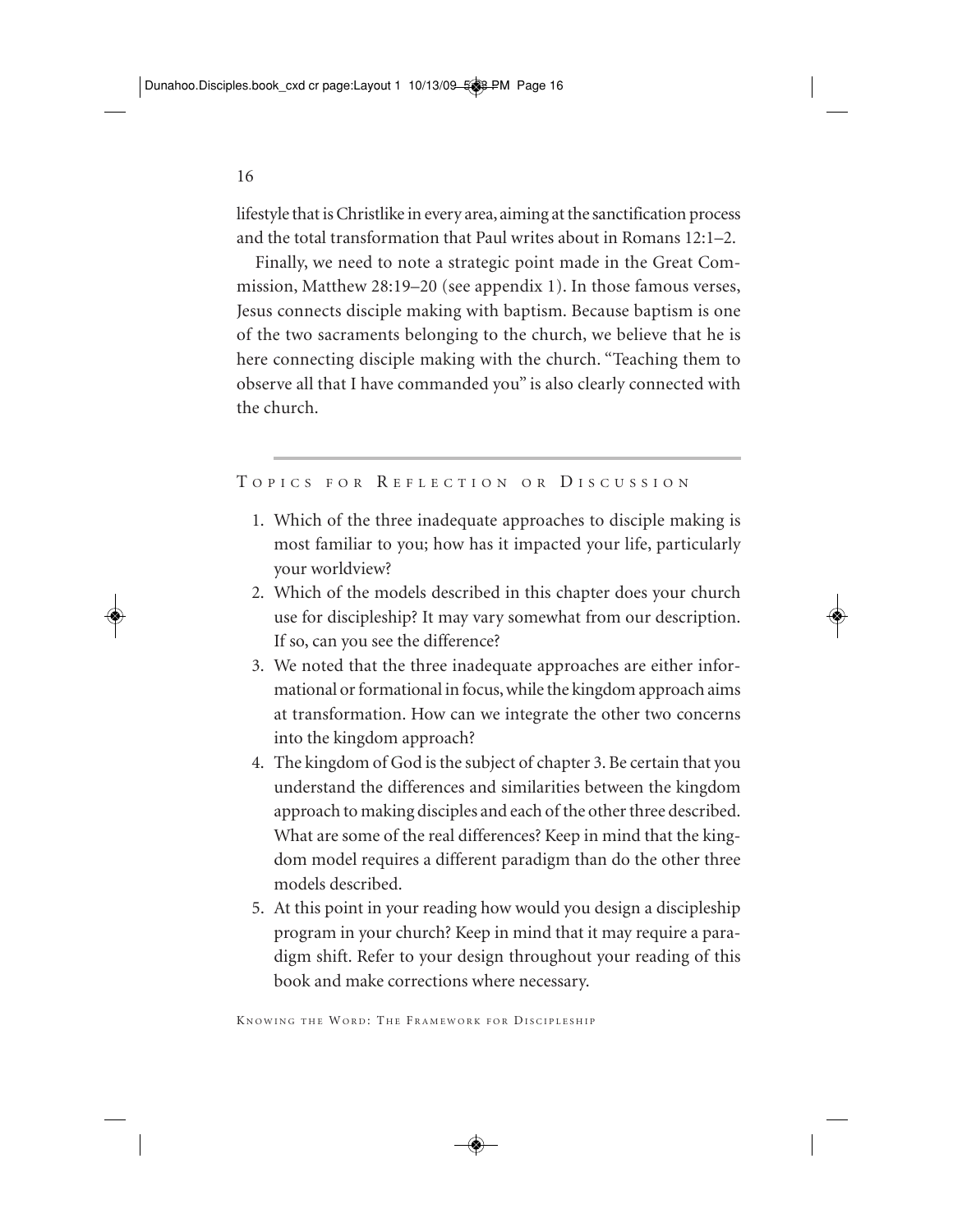## SUGGESTED READING

- De Jong, Norman. Teaching for a Change. Phillipsburg, N.J.: P&R Publishing, 2001. This book calls for education that aims for life transformation rather than merely transmitting information or content. Thus the purpose of De Jong's work is likewise making kingdom disciples, though in a school context.
- Harper, Norman. *Making Disciples: The Challenge of Christian Education at the End of the 20<sup>th</sup> Century.* Memphis: Christian Studies Center, 1981. One of the key books on Christian education and disciple making within the kingdom. This book reflects a solidly biblical, Reformed view of the kingdom of God and the relation between the covenant of grace and the educational (disciple-making) process.
- Pazmiño, Robert W. *Foundational Issues in Christian Education.* Grand Rapids: Baker, 1997. Realizing that Christian education does not take place in a vacuum, Pazmiño discusses seven foundational issues. He understands the need to balance continuity and change.Without altering the foundation, the book challenges us to "consider the new wineskins" for Christian education. Too often to be contemporary means to forget the basics. Or fearing new trends, we often react with, "But this is the way we have always done it." Here is indeed a "foundational" book.
	- ———. *Principles and Practices of Christian Education: An Evangelical Perspec*tive. Grand Rapids: Baker, 1992. A good sequel to the above. Pazmiño elaborates on the transformational aspect of Christian education.He emphasizes the need for personal corporate transformation, as well as relating the process to specific people in their contexts.

AN OVERVIEW OF THE KINGDOM MODEL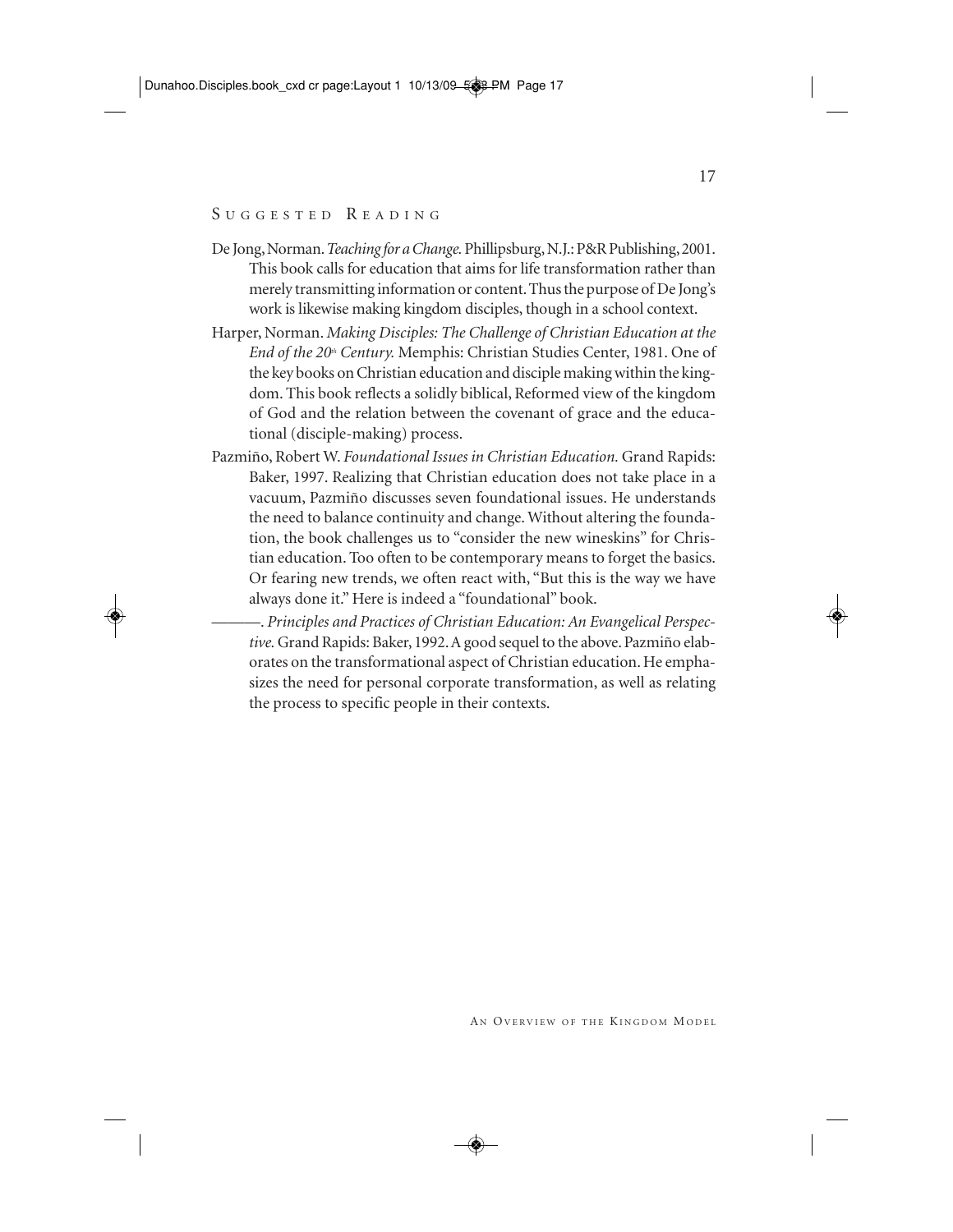Dunahoo.Disciples.book\_cxd cr page:Layout 1 10/13/09 5<sup>2</sup>/8 PM Page 18

 $\overline{\bullet}$ 

◈

◈